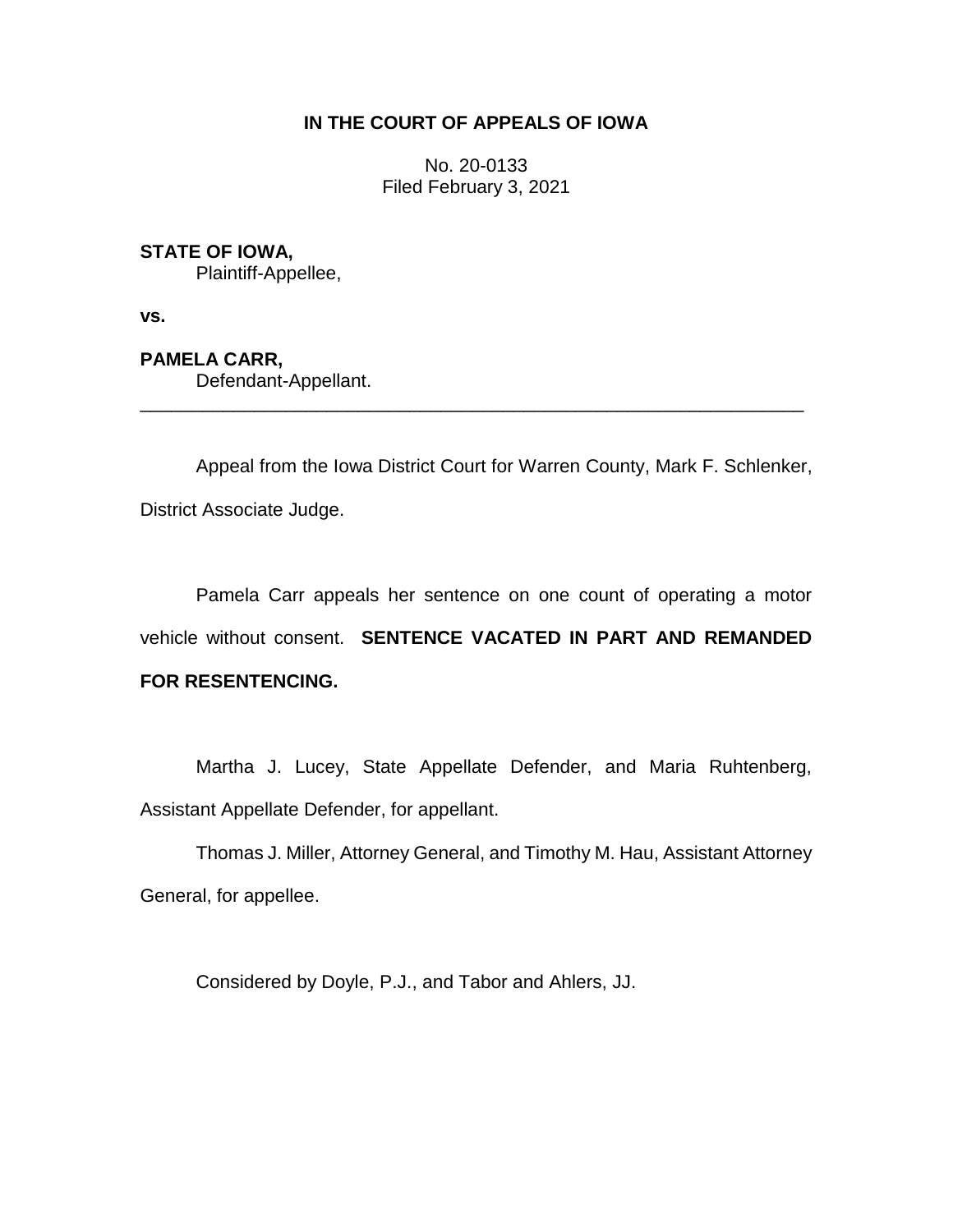## **DOYLE, Presiding Judge.**

Pamela Carr appeals her sentence after pleading guilty to operating a motor vehicle without the owner's consent. She challenges the court's decision to run her sentence consecutive to a sentence in another case because the court failed to state on the record its reasons for imposing consecutive sentences as required by Iowa Rule of Criminal Procedure 2.23(3)(d). *See State v. Hill*, 878 N.W.2d 269, 273 (Iowa 2016) (holding a sentencing court must also state on the record its reasons for imposing consecutive sentences). The State concedes that the court failed to provide its rationale. We therefore vacate the portion of Carr's sentence imposing consecutive sentences and remand for resentencing on that issue. *See State v. Jason*, 779 N.W.2d 66, 77 (Iowa 2009).

Carr also challenges the court's determination of her reasonable ability to pay restitution as required in *State v. Albright*, 925 N.W.2d 144, 162 (Iowa 2019). The court's January 2020 judgment and sentence ordered Carr to pay court costs and court-appointed attorney fees and found she had a reasonable ability to pay, even though the amount of those costs and fees were not available at the time of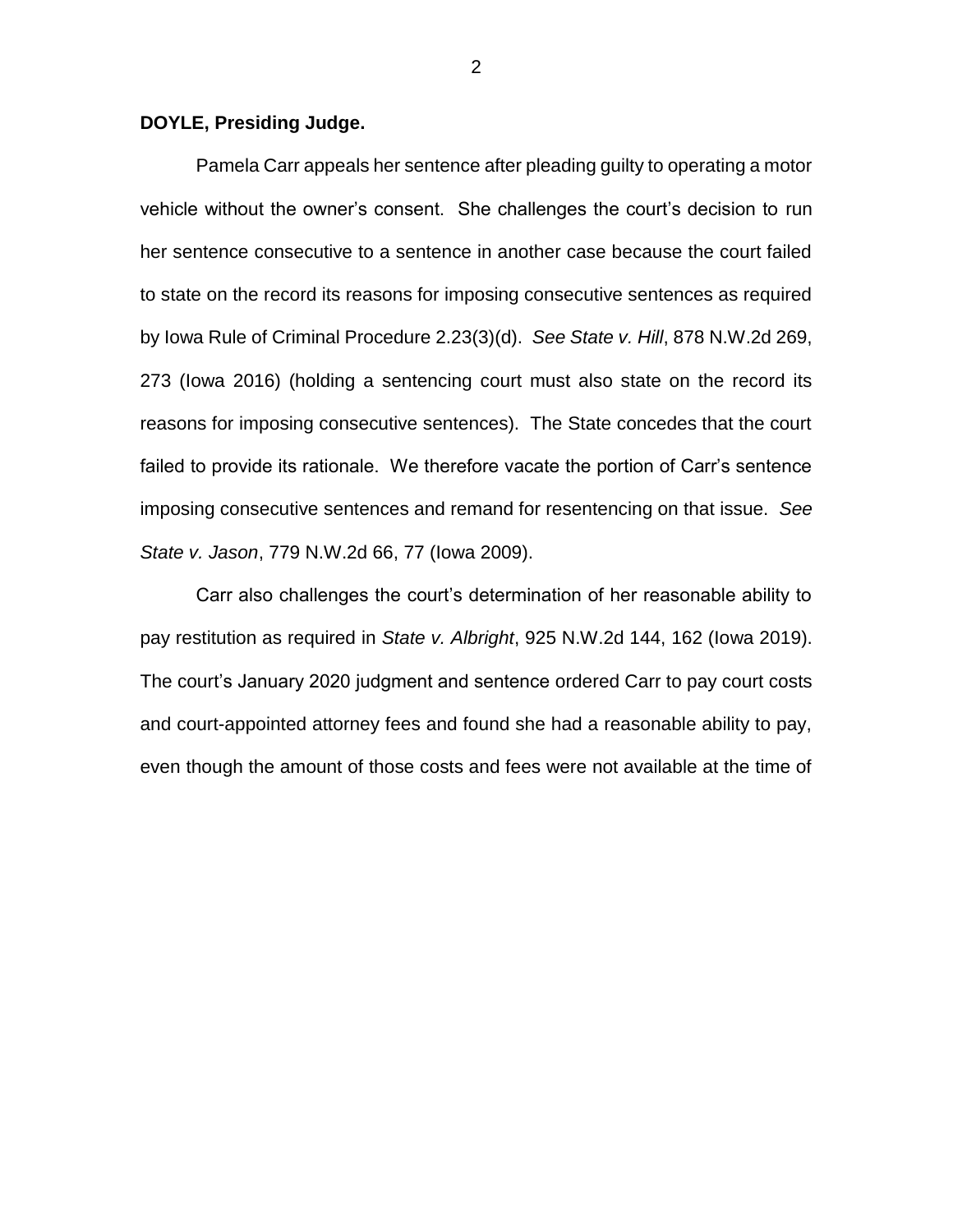sentencing. We need not wade into the *Albright*/*Davis*<sup>1</sup> /SF 457<sup>2</sup> /*Hawk*<sup>3</sup> morass because Carr waived the issue. In her written petition to plead guilty, Carr stated she understood and agreed to "pay full restitution and court costs for all charged offenses including any counts or cases dismissed." Carr cannot now have the benefit of self-created error. "[I]t is elementary a litigant cannot complain of error which [s]he has invited or to which [s]he has assented." *Hackman v. Beckwith*, 64 N.W.2d 275, 281 (Iowa 1954). Additionally, a defendant "cannot assume inconsistent positions in the trial and appellate courts." *State v. Sage*, 162 N.W.2d 502, 504 (Iowa 1968). *See also*, *State v. Jones*, No. 16-1173, 2017 WL 2181575, at \*2 (Iowa Ct. App. May 17, 2017) ("Having agreed to consecutive sentences, Jones cannot now be heard to complain about those sentences."), *but see State v. Green*, No. 15-1657, 2016 WL 3554888, at \*1 (Iowa Ct. App. June 29, 2016) ("The fact that [defendant] invited—nay, specifically requested—imposition of an

 $\overline{a}$ 

<sup>1</sup> *State v. Davis*, 944 N.W.2d 641, 645-46 (Iowa 2020) (clarifying *Albright* and reiterating that interim restitution orders are not enforceable).

<sup>2</sup> *See* 2020 Iowa Acts ch. 1074, § 72 (to be codified at Iowa Code § 910.2A (2021)) (enacting portions of Senate File 457 and providing "[a]n offender is presumed to have the reasonable ability to make restitution payments for the full amount of category 'B' restitution"). However, our supreme court issued an order stating that the recent ability-to-pay amendments apply to defendants sentenced on or after June 25, 2020. *See* Iowa Supreme Ct. Supervisory Order, *In the Matter of Interim Procedures Governing Ability to Pay Determinations and Conversion of Restitution Orders* ¶ (C) (July 7, 2020) ("A defendant sentenced on or after June 25, 2020, shall be subject to the requirements of S.F. 457.").

<sup>3</sup> *State v. Hawk*, \_\_\_ N.W.2d \_\_\_, \_\_\_, 2020 WL 7635839, at \*4 (Iowa 2020) ("Having concluded that we would have jurisdiction to consider Hawk's appeal under both our pre-SF 457 jurisprudence and under the new provisions enacted in SF 457, we need not, and do not, dive into the morass of whether SF 457 applies retroactively to cases on appeal prior to its enactment.").